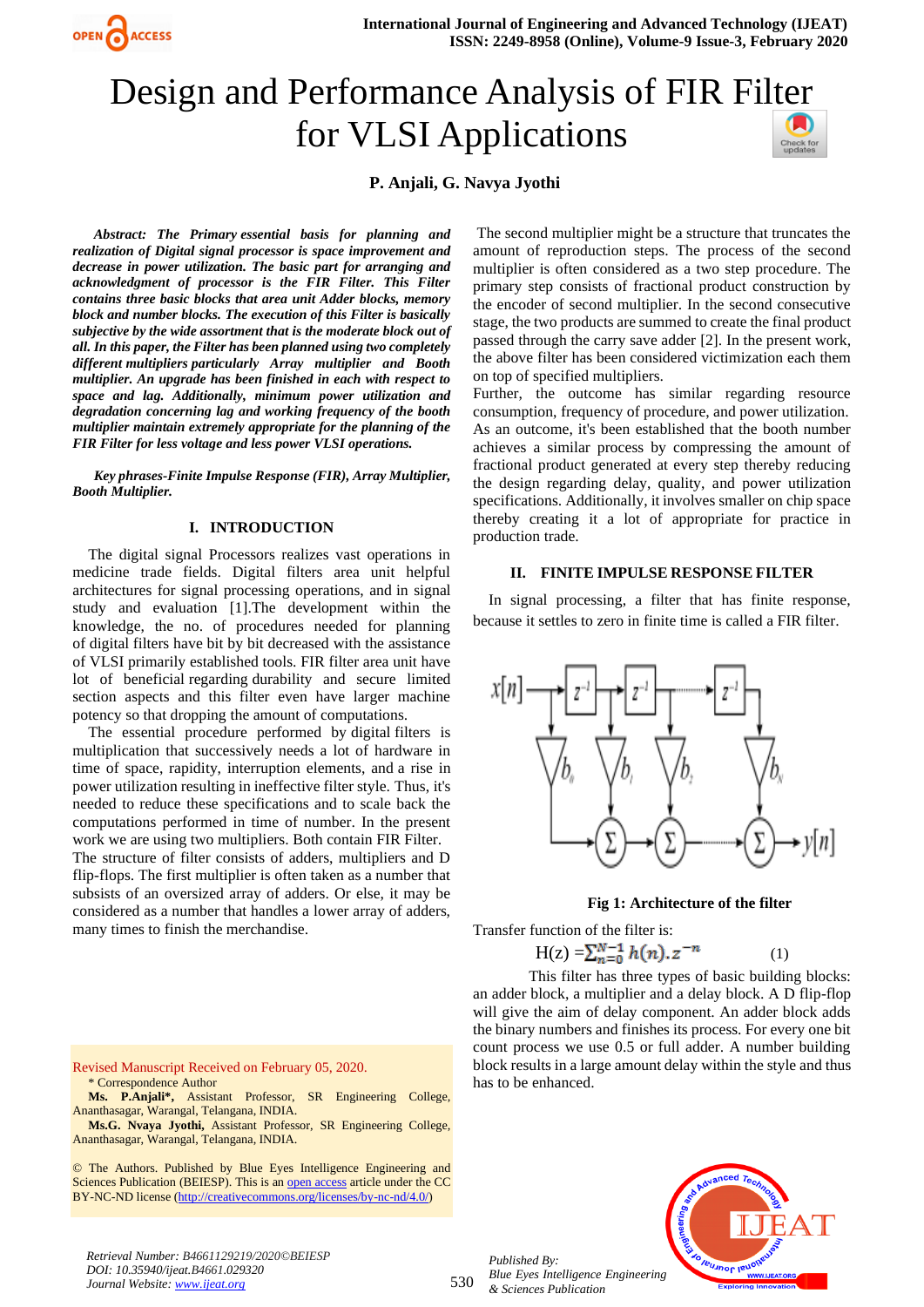## **III. ARRAY MULTIPLIER**

This multiplier is often taken as a number that involves an oversized array of adders or it may observe as a number that processes a slighter selection of adders, much extent to finish the merchandise. It is recycled as a reproduction building block during which associate degree selection of equal cells produce fractional product and therefore, the fractional product area unit assembled at the same time. The similar execution is employed in high presentation equipment wherever the amount of calculations had to be decreased.



**Fig 2:Architecture of array multiplier**

The interruption in adders is incredibly massive if ripple carry adders area unit used. This is often decreased by carry-look ahead adders. The most improvement of victimization associate degree array number is a step by step arrangement would simply be enforced such production of every phase will function associate degree input for future step. The interruption obtained is additionally comparative to the bit extent individual employed as associate degree contribution, however, this interruption will function an obstacle once the bit amount is massive therefore resulting in moderate actions.

## **IV. BOOTH MULTIPLIER**

This multiplier is a moderate component within the planning of the filter thus it is essential that the rate of the multiplier should be such it produces the smallest amount interruption. One among the efficient and economical manner of accelerating the rate of the number is: scale back the amount of fractional product individual achieved throughout the reproduction method with the help of encoder. The booth secret writing theme is such slighter varieties of additives have to be compelled to be observed as compared to the traditional reproduction rule. It's been established that World Wide Web design shaped because of the adder and therefore, the number results in advance rate, and space optimization by decreasing the amount of fractional product needed and reducing the desired power utilization.



**Fig 3: [Architecture](https://www.thesaurus.com/browse/architecture) of the Multiplier**

#### **V. SIMULATION RESULTS AND ANALYSIS**

The two multipliers were realized by using the verilog HDL and evaluation is also balanced between both. The two multipliers are analyzed in time of power utilization, space consumption and interruption. Evaluation among style analysis taken from the Xilinx software of two multiplier filters considered area unit. The power utilization among two is disbursed victimization power analyzer and total power description has been prepared. The ability utilization is illustrated in milliWatts (mW).



**Fig 5: Array Multiplier Simulated output**



*Retrieval Number: B4661129219/2020©BEIESP DOI: 10.35940/ijeat.B4661.029320 Journal Website[: www.ijeat.org](http://www.ijeat.org/)*

531 *& Sciences Publication Published By: Blue Eyes Intelligence Engineering*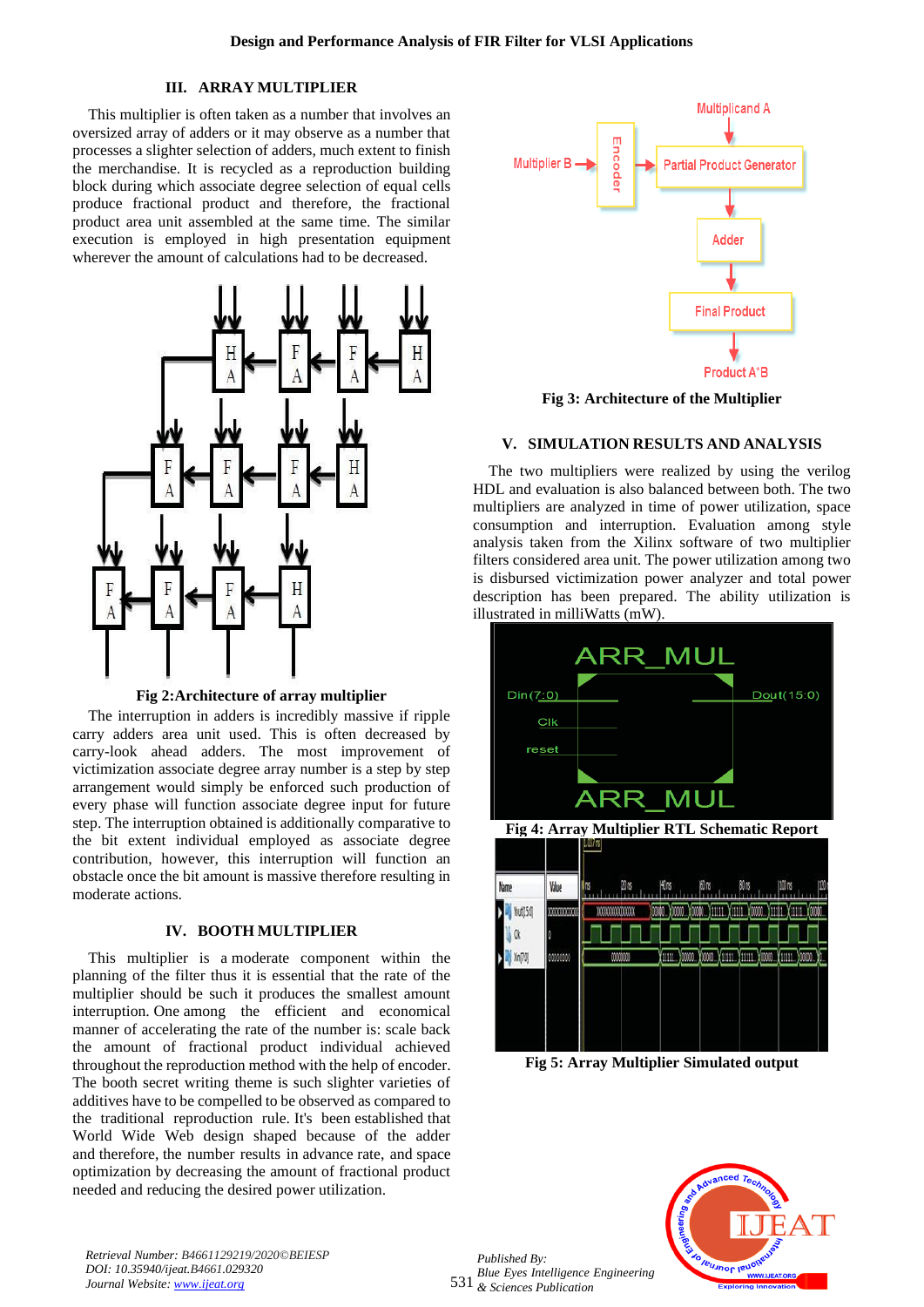

## **Table I: Area Report of Array Multiplier**

| Device Utilization Summary                     |             |           |             |  |  |  |  |
|------------------------------------------------|-------------|-----------|-------------|--|--|--|--|
| Logic Utilization                              | <b>Used</b> | Available | Utilization |  |  |  |  |
| Number of Slice Flip-Flops                     | 80          | 1,920     | 4%          |  |  |  |  |
| Number of 4 input LUTs                         | 303         | 1,920     | 15%         |  |  |  |  |
| Number of occupied slices                      | 218         | 960       | 22%         |  |  |  |  |
| Number of Slices containing only related logic | 218         | 218       | 100%        |  |  |  |  |
| Number of Slices containing unrelated logic    | 0           | 218       | 0%          |  |  |  |  |
| Total Number of 4 input LUTs                   | 306         | 1,920     | 15%         |  |  |  |  |
| Number used as logic                           | 303         |           |             |  |  |  |  |
| Number used as a route-thru                    | 3           |           |             |  |  |  |  |
| Number of bonded IOBs                          | 26          | 66        | 39%         |  |  |  |  |
| Number of BUFGMUXs                             |             | 24        | 4%          |  |  |  |  |
| Number of MULT 18X18SIOs                       | 4           | 4         | 100%        |  |  |  |  |
| Average Fan-out of Non-Clock Nets              | 2.70        |           |             |  |  |  |  |



**Fig 6: Array Multiplier Power evaluation**



**Fig 7: Booth Multiplier RTL schematic report**



**Fig 8: Booth Multiplier simulated output**

## **Table II: Area Report of Booth Multiplier**

| Device Utilization Summary                     |             |           |             |  |  |  |
|------------------------------------------------|-------------|-----------|-------------|--|--|--|
| Logic Utilization                              | <b>Used</b> | Available | Utilization |  |  |  |
| Number of 4 input LUTs                         | 232         | 1,920     | 12%         |  |  |  |
| Number of occupied slices                      | 119         | 960       | 12%         |  |  |  |
| Number of Slices containing only related logic | 119         | 119       | 100%        |  |  |  |
| Number of Slices containing unrelated logic    | 0           | 119       | $0\%$       |  |  |  |
| Total Number of 4 input LUTs                   | 234         | 1,920     | 12%         |  |  |  |
| Number used as logic                           | 232         |           |             |  |  |  |
| Number used as a route-thru                    | 2           |           |             |  |  |  |
| Number of bonded IOBs                          | 44          | 66        | 66%         |  |  |  |
| Average Fan-out of Non-Clock Nets              | 3.07        |           |             |  |  |  |



**Fig 9: Booth Multiplier Power evaluation**



*Published By:*

*& Sciences Publication*